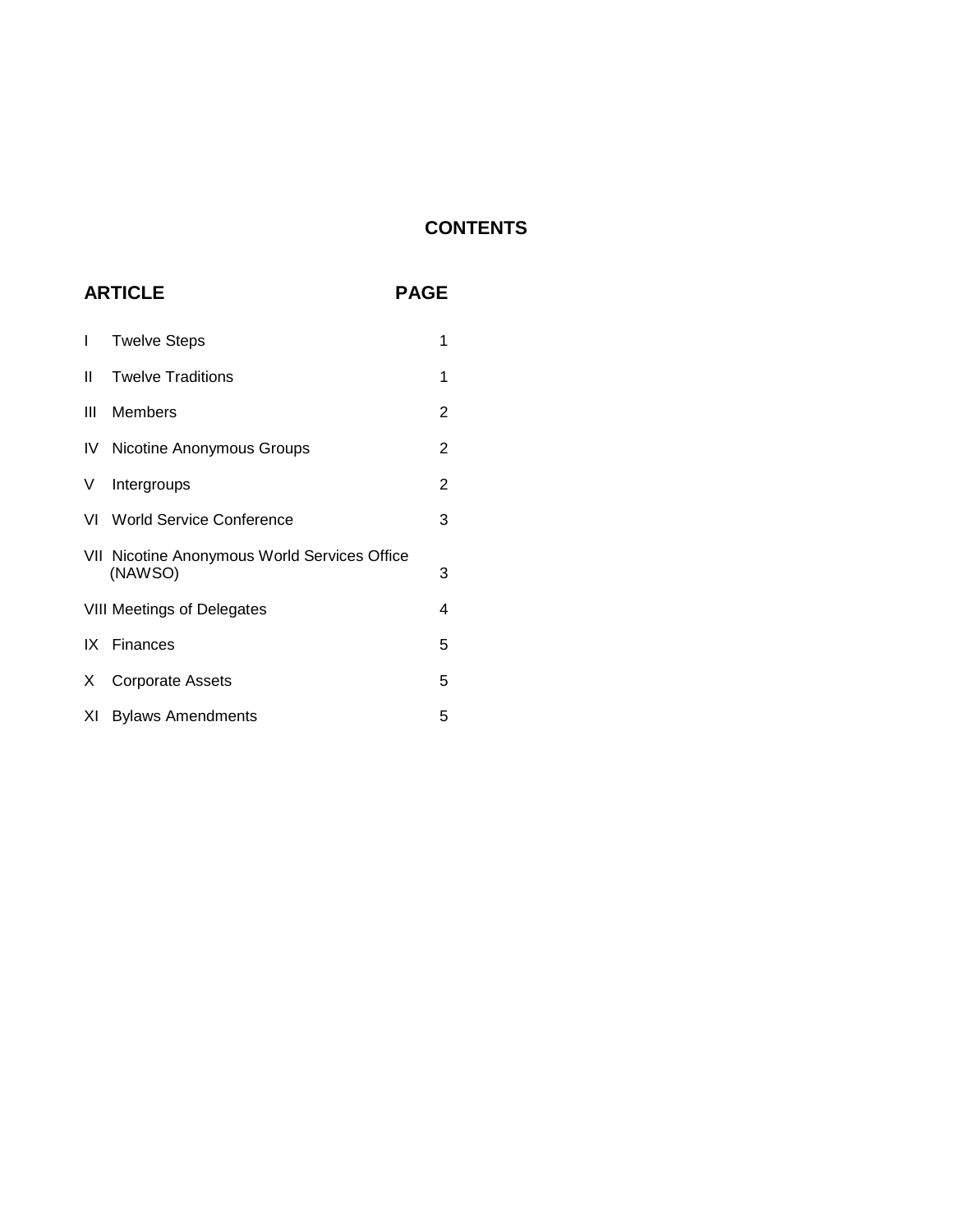Recovery from nicotine addiction in Nicotine Anonymous is based on taking these Twelve Steps under the guidance of a sponsor who has already done them.

# **Article I: The Twelve Steps**

- 1. We admitted we were powerless over nicotine that our lives had become unmanageable.
- 2. Came to believe that a Power greater than ourselves could restore us to sanity.
- 3. Made a decision to turn our will and our lives over to the care of God as we understood Him.
- 4. Made a searching and fearless moral inventory of ourselves.
- 5. Admitted to God, to ourselves, and to another human being the exact nature of our wrongs.
- 6. Were entirely ready to have God remove all these defects of character.
- 7. Humbly asked Him to remove our shortcomings.
- 8. Made a list of all persons we had harmed, and became willing to make amends to them all.
- 9. Made direct amends to such people wherever possible, except when to do so would injure them or others.
- 10. Continued to take personal inventory and when we were wrong promptly admitted it.
- 11. Sought through prayer and meditation to improve our conscious contact with God as we understood Him, praying only for knowledge of His will for us and the power to carry that out.
- 12. Having had a spiritual awakening as the result of these steps, we tried to carry this message to nicotine users, and to practice these principles in all our affairs.

The Twelve Steps reprinted and adapted with permission of Alcoholics Anonymous World Services, Inc. The Twelve Steps of Alcoholics Anonymous: 1. We admitted we were powerless over alcohol that our lives had become unmanageable. 2. Came to believe that a Power greater than ourselves could restore us to sanity. 3. Made a decision to turn our will and our lives over to the care of God as we understood Him. 4. Made a searching and fearless moral inventory of ourselves. 5. Admitted to God, to ourselves, and to another human being the exact nature of our wrongs. 6. Were entirely ready to have God remove all these defects of character. 7. Humbly asked Him to remove our shortcomings. 8. Made a list of all persons we had harmed, and became willing to make amends to them all. 9. Made direct amends to such people wherever possible, except when to do so would injure them or others. 10. Continued to take personal inventory and when we were wrong promptly admitted it. 11. Sought of the m or others. 10. Con through prayer and meditation to improve our conscious contact with God as we understood Him, praying only for knowledge of His will for us and the power to carry that out. 12. Having had a spiritual awakening as the result of these steps, we tried to carry this message to alcoholics, and to practice these principles in all our affairs.

The Twelve Traditions are the fundamental principles upon which the fellowship of Nicotine Anonymous operates. They apply to all groups, Intergroups and service organizations and govern the activities of these bodies and their members.

## **Article II: The Twelve Traditions**

- 1. Our common welfare should come first; personal recovery depends upon Nicotine Anonymous unity.
- 2. For our group purpose there is but one ultimate authority a loving God as He may express Himself in our group conscience. Our leaders are but trusted servants; they do not govern.
- 3. The only requirement for Nicotine Anonymous membership is a desire to stop using nicotine.
- 4. Each group should be autonomous except in matters affecting other groups or Nicotine Anonymous as a whole.
- 5. Each group has but one primary purpose to carry its message to the nicotine addict who still suffers.
- 6. A Nicotine Anonymous group ought never endorse, finance or lend the Nicotine Anonymous name to any related facility or outside enterprise lest problems of money, property and prestige divert us from our primary purpose.
- 7. Every Nicotine Anonymous group ought to be self-supporting, declining outside contributions.
- 8. Nicotine Anonymous should remain forever non-professional, but our service centers may employ special workers.
- 9. Nicotine Anonymous, as such, ought never be organized; but we may create service boards or committees directly responsible to those they serve.
- 10. Nicotine Anonymous has no opinion on outside issues; hence the Nicotine Anonymous name ought never be drawn into public controversy.
- 11. Our public relations policy is based on attraction rather than promotion; we need always maintain personal anonymity at the level of press, radio, television and films.
- 12. Anonymity is the spiritual foundation of all our Traditions, ever reminding us to place principles before personalities.

The Twelve Traditions reprinted and adapted with permission of Alcoholics Anonymous World Services, Inc. The Twelve Traditions of Alcoholics Anonymous: 1. Our common welfare should come first; personal recovery depends upon A.A. unity. 2. For our group purpose there is but one ultimate authority – a loving God as He may express Himself in our group<br>conscience. Our leaders affecting other groups or A.A. as a whole. 5. Each group has but one primary purpose – to carry its message to the alcoholic who still suffers. 6. An A.A. group ought never endorse, finance, or lend the A.A. name to any related facility or outside enterprise, lest problems of money, property, and prestige divert us from our primary purpose. 7. Every A.A. group ought to be fully self-supporting, declining<br>outside contribut create service boards or committees directly responsible to those they serve. 10. Alcoholics Anonymous has no opinion on outside issues; hence the A.A. name ought never be drawn into public controversy. 11. Our public relations policy is based on attraction rather than promotion; we need always maintain personal anonymity at the level of press, radio, and films. 12. Anonymity is the spiritual foundation of all our traditions, ever reminding us to place principles before personalities.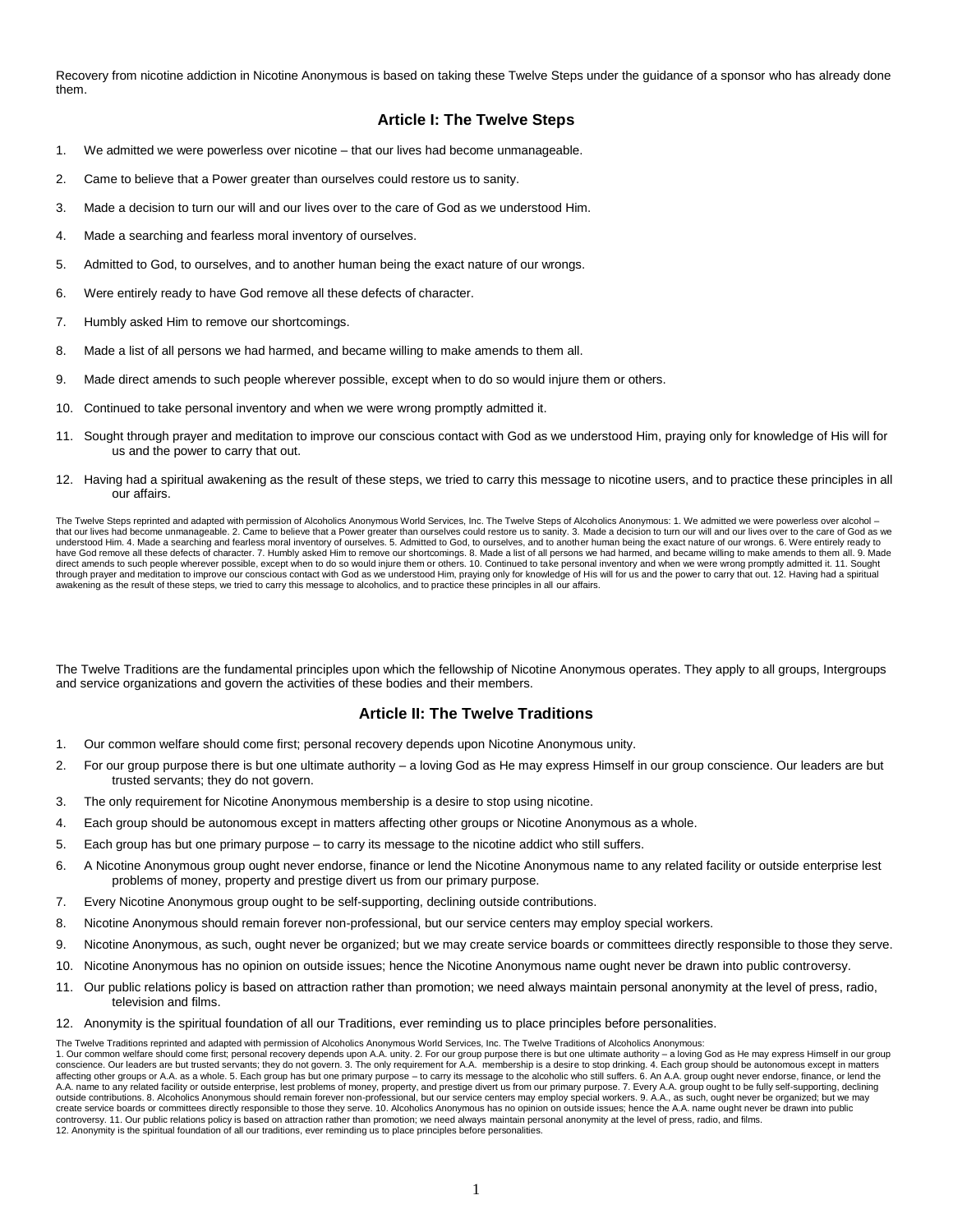# **Article III: Members**

#### **Section 1: Legal Status**

The Corporation may have associated with it persons who are not members of the Corporation within the meaning of Section 5056 of the California Nonprofit Public Benefit Corporation Law but who may be referred to as "members of Nicotine Anonymous" or "members" in these Bylaws. The identity, rights and privileges of such members with respect to the Corporation shall be as set forth in these Bylaws. Reference in these Bylaws to "members" shall refer to such persons.

#### **Section 2: Qualifications**

Any person may become a member of Nicotine Anonymous who has a desire to stop using nicotine.

## **Article IV: Nicotine Anonymous Groups**

#### **Section I: Composition**

a) A group may be formed by two (2) or more persons meeting together who practice the Twelve Steps and maintain the Twelve Traditions of Nicotine Anonymous.

b) Groups compose the Intergroups as set forth in Article V hereof.

# **Article V: Intergroups**

#### **Section 1: Composition**

Two (2) or more groups may form an Intergroup for the purpose of servicing and representing the groups of which they are composed. Each Intergroup should be composed of groups within its region when feasible.

#### **Section 2: Registration**

Each Intergroup shall be duly registered with the Nicotine Anonymous World Services Office (NAWSO) of Nicotine Anonymous by submitting its Bylaws and/or a summary of its purpose and operating procedures if Bylaws have not yet been adopted, and by submitting full information on each group it represents.

#### **Section 3: Intergroup Representatives**

At a meeting of which its members have been given notice, each group shall select its representative to the Intergroup to be called "Intergroup representative" or "IR".

#### **Section 4: Functioning**

- a) Intergroups may conduct the business of their groups by any method they choose.
- b) Exception: With prior notice to all member groups, Intergroups shall convene for selection of delegate(s) to the World Service Conference of Nicotine Anonymous.
- c) To send a delegation to the current World Service Conference, an Intergroup must be formally registered and must have provided information regarding number and name(s) of its Delegate(s) thirty (30) days prior to Conference opening.
- d) For the purpose of numbers of Conference Delegates or for any other Conference business, only groups formally registered at the Nicotine Anonymous World Services Office (NAWSO) will be counted.
- e) Intergroups may meet more often if necessary for the conduct of further business.
- f) Intergroups may form service offices to assist them in communicating with the groups.
- g) Intergroups may join together to create Intergroup Service Associations and service offices in order to help carry the message providing they adhere to the Traditions and do not alter or print any Nicotine Anonymous Conference-approved literature unless permitted by NAWSO.

#### **Section 5: Conference Delegates**

- a) Each Intergroup shall be entitled to have one (1) Delegate for up to the first three (3) groups it represents and one (1) Delegate for each additional three (3) groups or fraction thereof.
- b) Each Delegate may be elected for a term of one (1) year and, in addition to attending the annual Conference, should serve the Conference for such term.
- c) A Delegate should not serve more than four (4) consecutive years, except for reasons to be decided by the local Intergroup with respect to its own Delegate.
- d) Whenever possible, a Delegate should have a minimum of one (1) year current and continuous freedom from nicotine prior to date of submitting qualifications and continuing to date of Conference.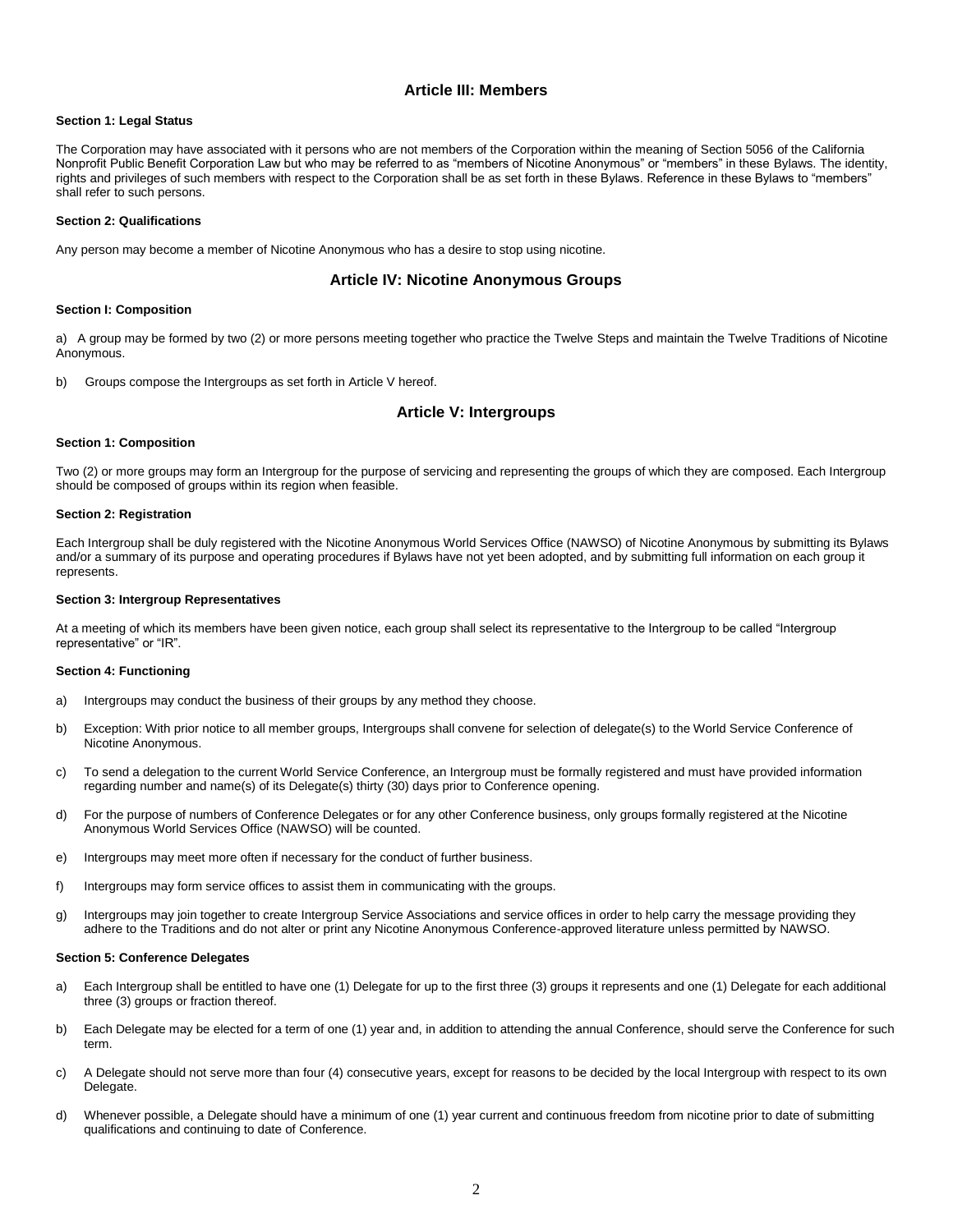- e) Delegates may be instructed as to the desires of the Intergroup they represent.
- f) As participants, Delegates should not be bound by the wishes of their Intergroups, but should not vote against these wishes unless situations arise at the Conference that make it necessary for the best interests of Nicotine Anonymous as a whole.

# **Article VI: World Service Conference**

The Corporation shall sponsor an annual meeting of Delegates of the members, which may be known as the World Service Conference (sometimes herein referred to as "the Conference"). The Conference shall serve as the collective conscience of the fellowship of Nicotine Anonymous as a whole.

#### **Section 1: Voting Delegates**

The voting Delegates to the World Service Conference shall be as follows:

- a) Delegates from Intergroups, chosen in accordance with these Bylaws.
- b) Delegates for groups that are not affiliated with any Intergroup will be determined as follows: In any state, province or region, if the number of groups that are not affiliated with an Intergroup total between one (1) and three (3), those groups collectively may select one (1) Delegate to the World Service Conference. If there are more than three (3) groups in a state, province or region that are not affiliated with an Intergroup, those groups collectively may select one (1) Delegate to the World Service Conference for every three (3) groups or portion thereof.
- c) Any person who is currently serving as an officer of the Corporation shall be considered a Delegate at large to the World Service Conference. As such, each of these officers shall be considered to be a voting Delegate.

#### **Section 2: Registration of Delegates**

All delegates must be formally registered with the Secretary of the Nicotine Anonymous World Services Office (NAWSO) of Nicotine Anonymous a minimum of thirty (30) days before the start of the Conference. Formal registration requires the complete name of the Delegate, as well as a mailing address and, when possible, a telephone number where the Delegate may be contacted. In addition, the Delegate should specify which group, Intergroup, or other body they are representing.

# **Article VII: Nicotine Anonymous World Services Office (NAWSO)**

#### **Section 1: Composition**

The NAWSO of Nicotine Anonymous shall consist of all officers of the Corporation elected at the annual Conference or by such other means as put forth in these Bylaws. The NAWSO consists of nine (9) officers. The titles of these officers are Chairperson Elect, Treasurer Elect, Secretary Elect, Chairperson, Treasurer, Secretary, Emeritus Chairperson, Emeritus Treasurer and Emeritus Secretary. In unusual circumstances, such as the death or resignation of an officer, a replacement officer may be appointed to the NAWSO as detailed in Article VII: Section 5 below. In such cases, the replacement officer may not be required to assume one of the above titles, but may instead be considered an officer at large.

#### **Section 2: Duties and Responsibilities**

Subject to the limitations of these Bylaws and to the action of the Delegates at the Conference, all powers shall be exercised by or under the authority of, and the business and affairs of the Corporation shall be controlled by, the NAWSO. Without prejudice to such general powers, but subject to the same limitations, it is hereby expressly declared that the officers shall have the following powers:

- a) To act as guardians of the Twelve Steps and Twelve traditions.
- b) To conduct, manage and control the affairs and business of the Corporation as they may deem best, and to make such rules and regulations not inconsistent with law, the Articles of Incorporation, or with these Bylaws or the action of the Conference taken through the Delegates at the Conference.
- c) To designate a place for holding of any meeting or meetings of the Delegates.
- d) To manage in such manner as they may deem best all funds and real or personal property received and acquired by the Corporation, and to distribute, loan, or dispense with same and the income therefrom.
- e) To call to the attention of any group or Intergroup any violation of the Twelve Traditions which it believes the group or Intergroup has made, but to act only in an advisory capacity in matters affecting Nicotine Anonymous as a whole.
- f) To act as a spokesperson for Nicotine Anonymous in all matters affecting Nicotine Anonymous as a whole.
- g) To supervise and print Nicotine Anonymous publications.
- h) To furnish counsel and guidance to member groups and new groups.
- i) To supervise and guide education and attraction efforts of Nicotine Anonymous.
- j) To furnish a medium or media for the interchange of ideas between groups, and to be instrumental in carrying the message to persons and places where indicated. Through annual ratification at its World Service Conference, Nicotine Anonymous may adopt and recognize a publication that will, for the ensuing year, act as its official vehicle of communication.
- k) To perform such other duties as may be directed by the Delegates at the Conference.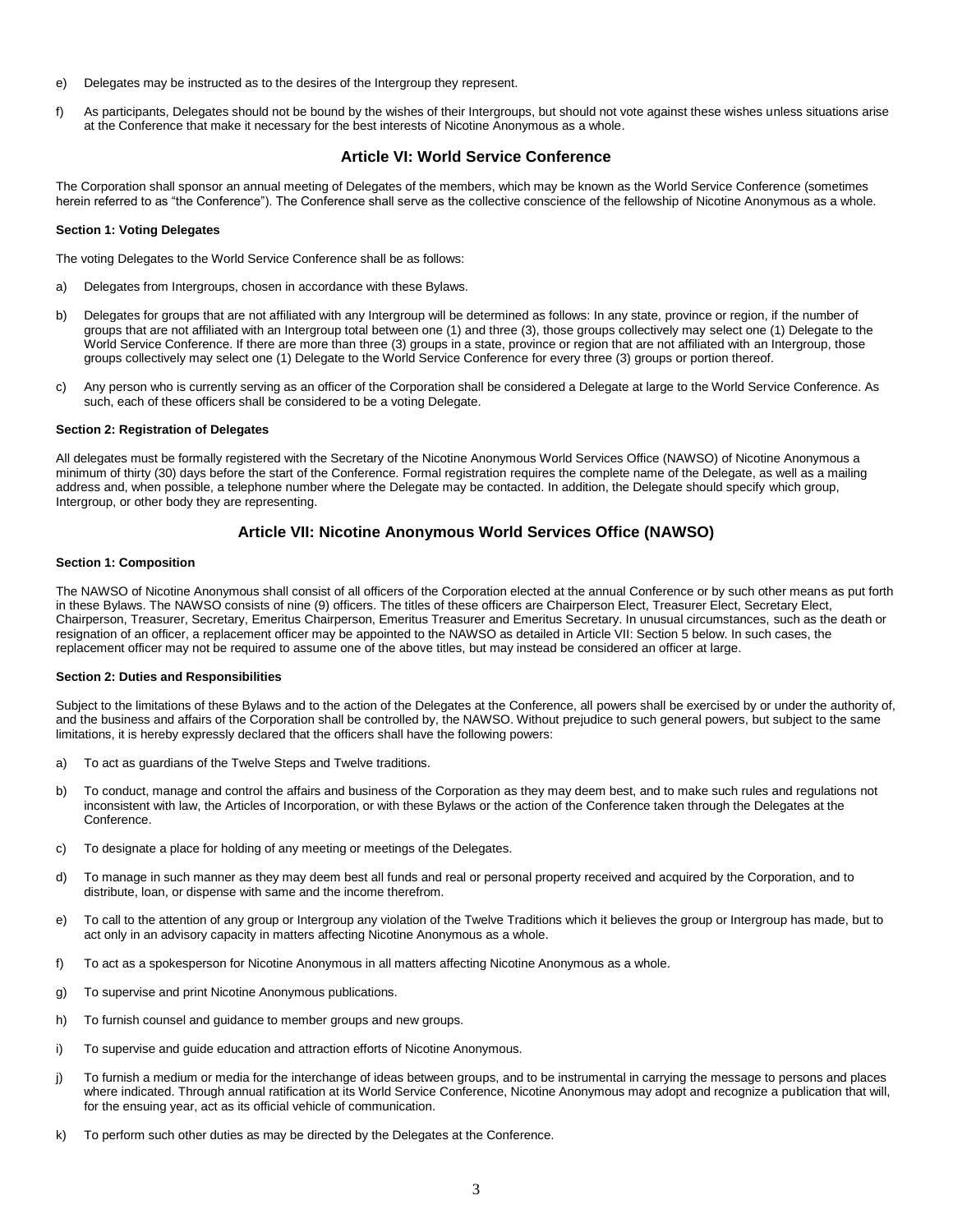l) To prepare and present an Annual Report to the Delegates at the Conference.

#### **Section 3: Minutes**

The NAWSO shall submit written minutes of the World Service Conference to each officer of the Corporation, and to all Intergroups and Delegates.

#### **Section 4: Limit to Term of Office**

No NAWSO officer shall serve more than five (5) consecutive years.

Section 5: Replacement of Officers Due to Death or Resignation

If a vacancy occurs among the board members it should be filled. If a vacancy occurs among the active board members the position should be filled by a current board member at the discretion of the remaining board members. All other vacancies should be filled by appointment by majority vote of the remaining board members. In all cases, replacement officers should be approved by the voting Delegates attending the next World Service Conference. In the event the replacement officer is not approved, and assuming the replacement officer still has one (1) or more years left to serve, the voting Delegates shall then elect a different replacement officer to fill the vacancy.

# **Article VIII: Meetings of Delegates**

## **Section 1: Annual Conference**

- a) The annual World Service Conference shall be held during the month of April of each year, or on such other date as the NAWSO officers may fix, at such place as the officers may designate.
- b) Special meetings of Delegates or Committees of Delegates during the Conference for any purpose or purposes may be called at any time by the Chairman or by a majority of the NAWSO officers and/or Delegates.

## **Section 2: Special Meetings**

Special meetings of the Delegates for any purpose or purposes may be called at any time by the Chairman of the NAWSO or by a majority of its officers.

#### **Section 3: Notice**

Notice of the annual World Service Conference and all special meetings of Delegates shall be given to each member Intergroup entitled to vote there at by prepaid mail or in the official publication. Notices shall be deemed to have been given if sent by mail or official publication to the Delegates representing each Intergroup. Such notices shall be sent no less than sixty (60) days before each meeting and shall specify the place, day and hour of the meeting and shall state the general nature of the business to be considered at such meeting. The notice of the annual Conference shall designate it as the World Service Conference.

## **Section 4: Voting**

No Delegate shall have more than one vote. Votes may be taken by voice, by show of hand or by ballot or as called for by the presiding officer of the meeting, provided that the Delegates may prescribe the method of voting desired on any question without regard to the method called for by the presiding officer.

## **Section 5: Presiding Official**

All meetings of Delegates shall be presided over by the Chairman of the NAWSO. In the absence of the Chairman, the Treasurer shall preside over meetings of the Delegates.

#### **Section 6: Parliamentary Authority**

All meetings of the Delegates shall be conducted in accordance with the latest edition of Robert's Rules of Order Newly Revised or such successor publications as may from time to time be published, where not in conflict with the Articles of Incorporation, these Bylaws, law, or special rules that Delegates may adopt.

#### **Section 7: Business Agenda**

- a) The Chairman shall provide that the agenda for the annual Conference includes written reports of the Treasurer and the Chairman of NAWSO.
- b) Notwithstanding any action of the Chairman or mandate of Section 6 above, questions of policy shall take precedence over proposed Bylaws amendments at all Conference meetings, except for such Bylaws amendments as may be required to conform with or be mandated by any action of State or Federal statue, code or law. The agenda of the Conference shall specifically provide for such consideration of policy questions before consideration of Bylaws amendments.
- c) New business to be placed on the agenda prior to the Conference shall follow the same procedure for submission as for Bylaws amendments and will need to be approved by thirty (30) percent of all Intergroups responding to an agenda questionnaire with sixty (60) days prior to the Conference. Other new business of an urgent nature must receive a majority vote of the New Business Committee in order to be brought to the Conference floor.